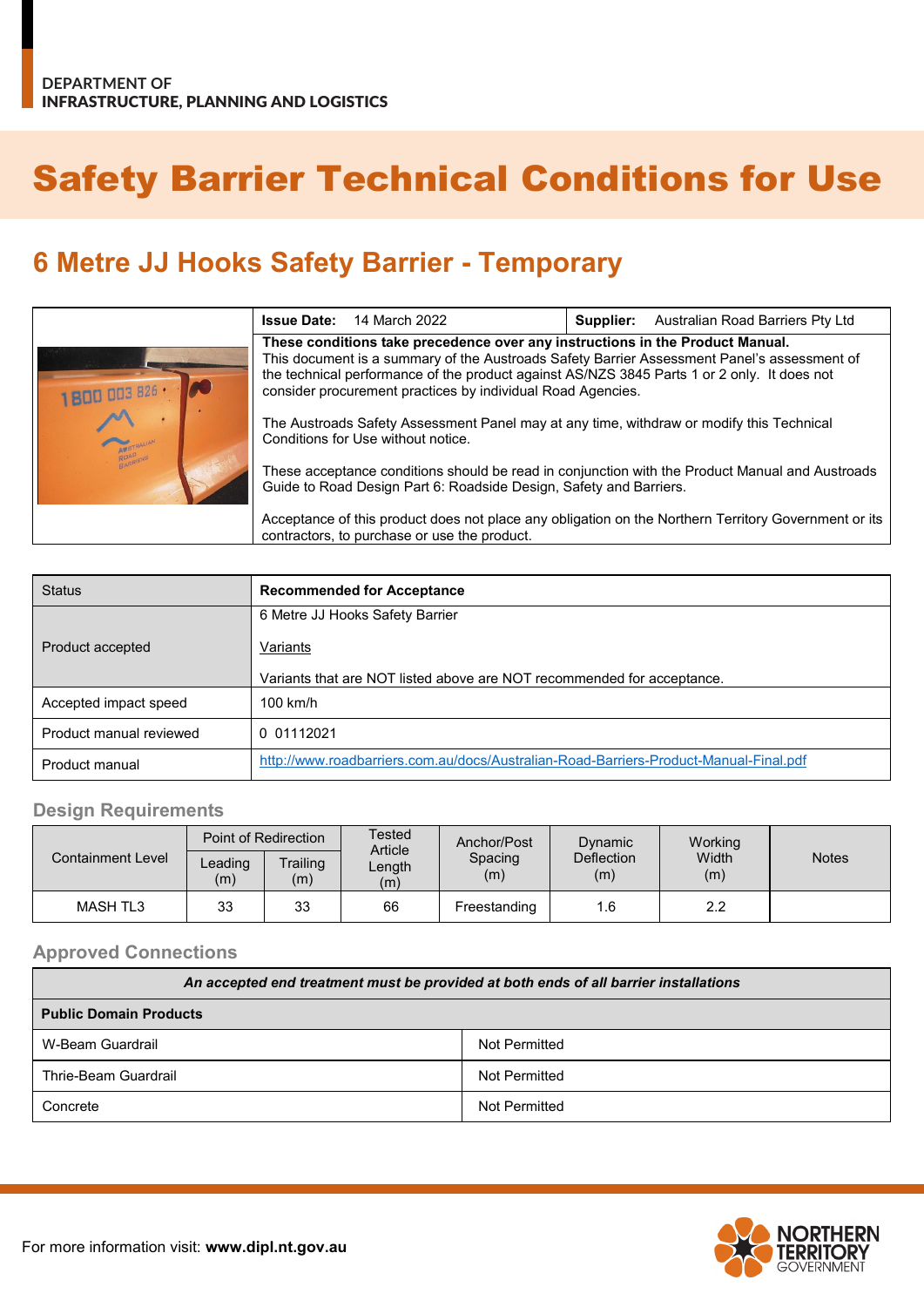| <b>Proprietary Products</b>                          |                                                                                                                                                                                                                                                                                                                                                                                                                                                                                                                                                                                                                                                                                                             |  |  |
|------------------------------------------------------|-------------------------------------------------------------------------------------------------------------------------------------------------------------------------------------------------------------------------------------------------------------------------------------------------------------------------------------------------------------------------------------------------------------------------------------------------------------------------------------------------------------------------------------------------------------------------------------------------------------------------------------------------------------------------------------------------------------|--|--|
| <b>SMART Crash Cushion</b>                           | • Refer to SMART Crash Cushion Technical Conditions for Use.<br>• The JJ Hooks MASH barrier adjacent to the SMART Crash Cushion must be anchored to the<br>pavement as required by the Product Manual.<br>• The JJ Hooks to SMART Crash Cushion transition must be used to connect the crash cushion to<br>the barrier.<br>• Leading and trailing points of redirection are considered to be 0.<br>• Reverse impacts into the transition section can produce a greater occupant severity value than<br>preferred. Where reverse impacts are possible (e.g. bi-directional traffic), a risk assessment<br>must be completed and steps to mitigate the likelihood of reverse impact should be<br>implemented. |  |  |
| UNIVERSAL TAU-M Crash<br>Cushion                     | • Refer Universal Tau-M Crash Cushion Technical Conditions for Use.<br>• The Pin and Loop to Universal TAU-M Crash Cushion transition must be used to connect the<br>crash cushion to the barrier.<br>• Leading and trailing points of redirection are considered to be 0.<br>• Reverse impacts into the transition section can produce a greater occupant severity value than<br>preferred. Where reverse impacts are possible (e.g. bi-directional traffic), a risk assessment<br>must be completed and steps to mitigate the likelihood of reverse impact should be<br>implemented.                                                                                                                      |  |  |
| QUADGUARD M10 CZ Crash<br>Cushion                    | • Forward direction applications only<br>• Refer to QUADGUARD M10 Crash Cushion Technical Conditions for Use.<br>• The QUAD-BEAM transition to end terminal must be used to connect the crash cushion to the<br>barrier.<br>• Reverse impacts into the transition section can produce a greater occupant severity value than<br>preferred. Where reverse impacts are possible (e.g. bi-directional traffic), a risk assessment<br>must be completed and steps to mitigate the likelihood of reverse impact should be<br>implemented.                                                                                                                                                                        |  |  |
| <b>SLED Plastic Water Filled Crash</b><br>Cushion    | • The installation is restricted to an impact speed limit of 80 km/h or less.<br>• Refer to SLED Plastic Water Filled Crash Cushion Technical Conditions for Use.<br>• The JJ Hooks to SLED Crash Cushion transition must be used to connect the crash cushion to<br>the barrier.<br>• This is a gating device.                                                                                                                                                                                                                                                                                                                                                                                             |  |  |
| ABSORB-M Crash Cushion                               | • The installation is restricted to an impact speed of 80 km/h or less.<br>• Refer to Absorb-M Crash Cushion Technical Conditions for Use.<br>• The JJ Hooks to Absorb-M Crash Cushion transition must be used to connect the crash cushion<br>to the barrier.<br>• This is a gating device.                                                                                                                                                                                                                                                                                                                                                                                                                |  |  |
| ArmorBuffa Crash Cushion                             | • The installation is restricted to an impact speed of 80 km/h or less.<br>• Refer to ArmorBuffa Crash Cushion Technical Conditions for Use.<br>• The JJ Hooks to Armorbuffa Cushion transition must be used to connect the crash cushion to<br>the barrier.<br>• This is a gating device.                                                                                                                                                                                                                                                                                                                                                                                                                  |  |  |
| <b>LEGACY:</b><br><b>ABSORB 350 Plastic Terminal</b> | • LEGACY status recommended from 1 January 2021.<br>• The installation is restricted to an impact speed limit of 70 km/h or less.<br>• Refer to ABSORB 350 Terminal Technical Conditions for Use.<br>• The JJ Hooks to AB350 Terminal Hooks transition must be used to connect the terminal to the<br>barrier.<br>• This is a gating device.                                                                                                                                                                                                                                                                                                                                                                |  |  |